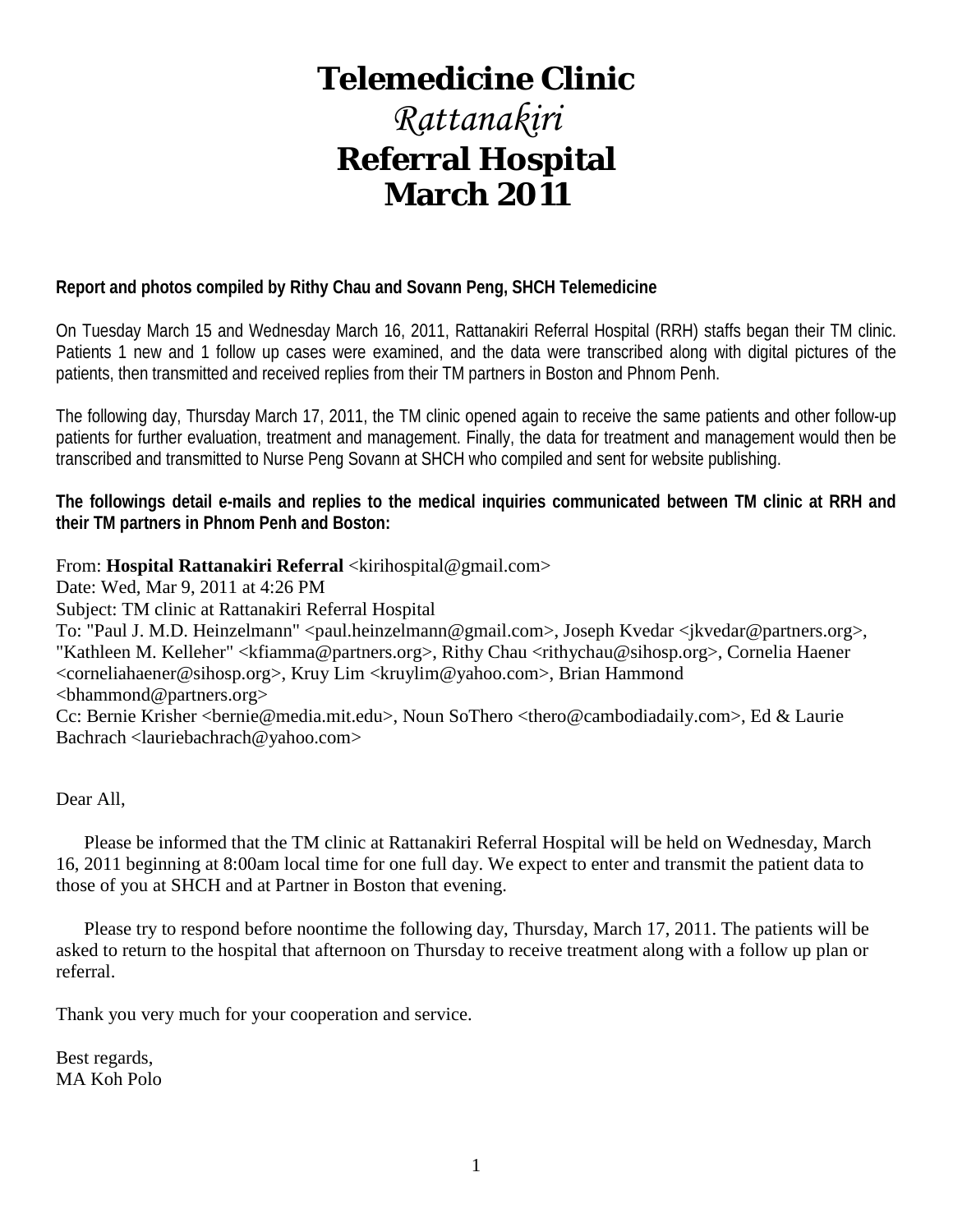# From: **Hospital Rattanakiri Referral** <kirihospital@gmail.com>

Date: Wed, Mar 16, 2011 at 3:15 PM

Subject: Rattanakiri Telemedicine Clinic, Patient CS#RK00040, 29F

To: Radiology Boston <radiologyexchange@gmail.com>, vannarithchea@sihosp.org, Rithy Chau <rithychau@sihosp.org>, "Kathleen M. Kelleher" <kfiamma@partners.org>, "Paul J. M.D. Heinzelmann" <paul.heinzelmann@gmail.com>, Joseph Kvedar <jkvedar@partners.org>, Kruy Lim <kruylim@yahoo.com> Cc: Bernie Krisher <bernie@media.mit.edu>, Noun SoThero <thero@cambodiadaily.com>, Ed & Laurie Bachrach <lauriebachrach@yahoo.com>

Dear all,

There are one new and one follow up case for Rattanakiri Telemedicine Clinic March 2011. This is patients CS#RK00040, 29F (follow up patient) and photos.

Best regards, Sovann

# **Rattanakiri Provincial Hospital Telemedicine Clinic with Sihanouk Hospital Center of HOPE and Partners in Telemedicine**



**Patient: CS#RK00040, 29F (Village I)**

**Subject:** 29F with past history of VHD and got surgery on October 6, 2004 with valve replacement in heart center in Phnom Penh. She got treatment and followed up with the heart center doctor and completed the treatment for one year. The doctor told her that she didn't need any more treatment and advise to come back if the symptoms reappeared.

In these two months, she presented with joint pain, swelling, stiffness which started on PIP, wrist, toes, ankle and knee. The symptoms

affect symmetrically, got worse with cold temperature and better in the day times. She denied of fever, cough, CP, palpitation, GI complaint, oliguria, hematuria, dysuria. She didn't get treatment for the symptoms yet.

**Medication:** None

**Allergies:** NKDA

**Object: Vital Signs: BP: 106/72 P: 88 R: 20 T: 37<sup>o</sup>**

**C Wt: 46Kg**

**General:** Look stable

**HEENT:** No oropharyngeal lesion, pink conjunctiva, no neck mass, no JVD

**Chest:** CTA bilaterally, no rales, no rhonchi, H RRR, no murmur



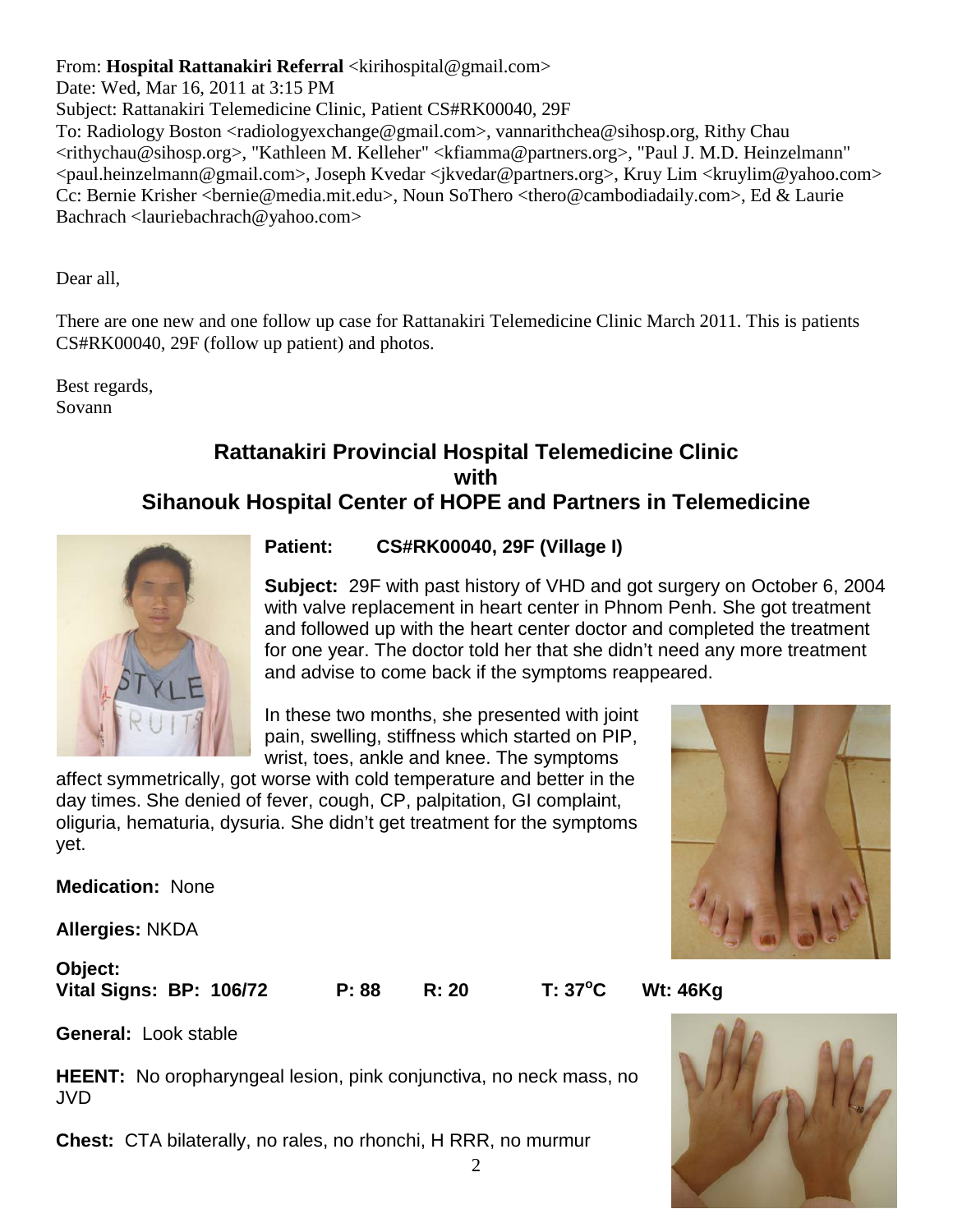**Abd:** Soft, no tender, no distension, (+) BS, no HSM

**Extremity/Skin:** PIP swelling, tender, mild stiffness, no warmth; other joint as MCP, wrist, elbow, toe, ankle and knee tender on motion, no swelling, no stiffness; no skin rashes/lesion

**MS/Neuro:** MS +5/5, motor and sensory intact, DTRs +2/4

**Previous Lab/Studies:** None

## **Assessment:**

1. RA?

## **Plan:**

- 1. Ibuprofen 200mg 3t po bid prn pain
- 2. Paracetamol 500mg 1-2t po qid prn
- 3. Draw blood for CBC, Lyte, BUN, Creat, Gluc, ESR, LFT, RF at SHCH

Labs available locally: Hemoglobin, UA, Glucose, Stool Occult Blood, and Pregnancy Test

**Specific Comments/Questions for Consultants: Do you agree with my assessment and plan?**

**Examined by: Nurse Sovann Peng Date: March 16, 2011** 



Please send all replies to [kirihospital@gmail.com](mailto:kirihospital@gmail.com) and cc: to [rithychau@sihosp.org](mailto:rithychau@sihosp.org)

*The information transmitted in this e-mail is intended only for the person or entity to which it is addressed and may contain confidential and/or privileged material. Any review, retransmission, dissemination or other use of or taking of any action in reliance upon, this information by persons or entities other than the intended recipient is prohibited. If you received this e-mail in error, please contact the sender and delete material from any computer.*

From: **Vannarith Chea** <vannarithchea@sihosp.org> Date: Wed, Mar 16, 2011 at 9:08 PM Subject: RE: Rattanakiri Telemedicine Clinic, Patient CS#RK00040, 29F To: Hospital Rattanakiri Referral <kirihospital@gmail.com>

#### Dear Rithy,

Thanks for refer these case to discuss with me together.

On the CXR:

There is evidence of the mild interstitial pattern changes of right lung parenchyma especially to right lower lung parenchyma.

There is no evidence of the lesion, known as active or infiltrate in the both sides of lung parenchyma.

The hilar zone is normal appearance.

There is no evidence of the bony or soft tissue structure of thorax. Impression:

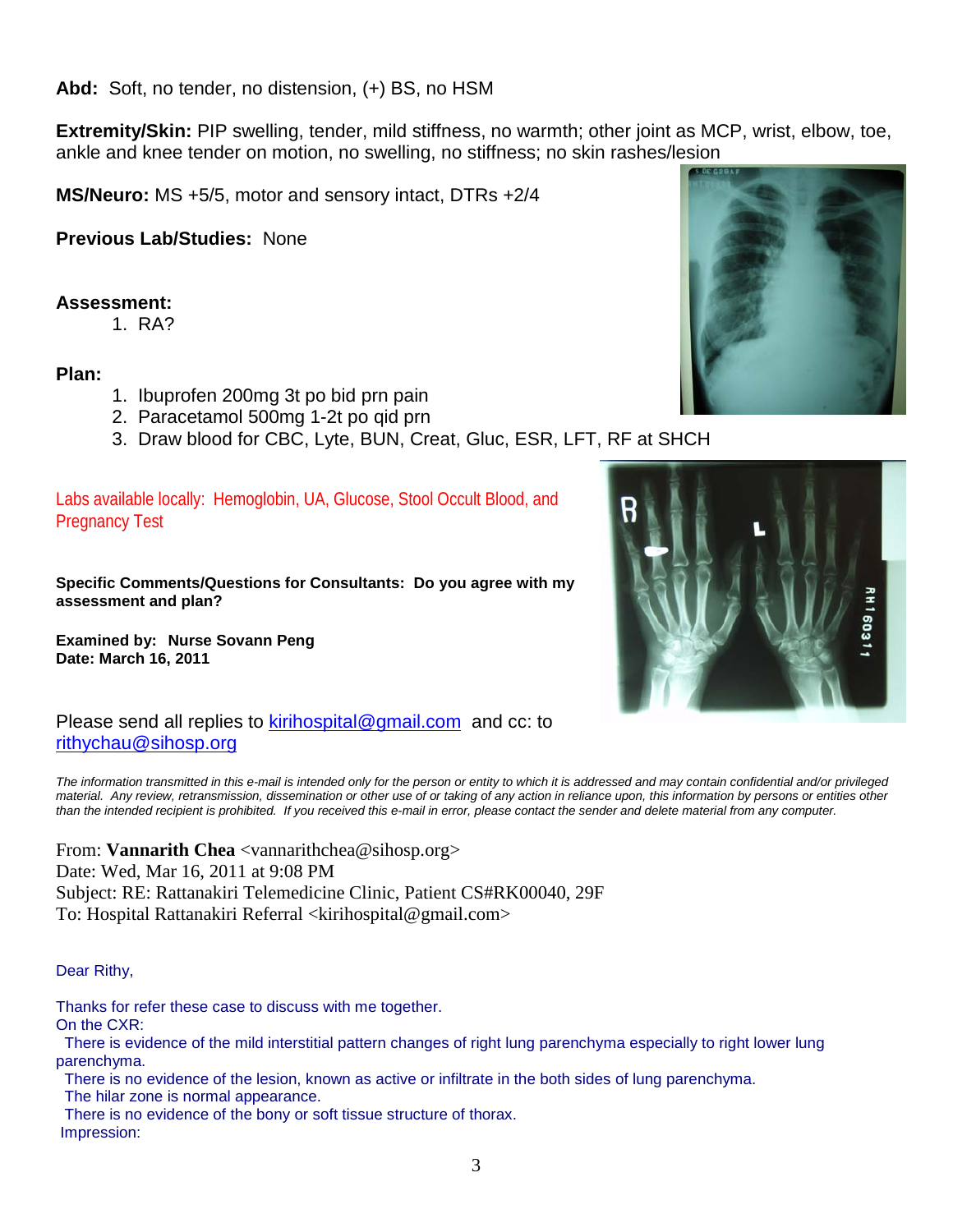This appearance may suggest to collageneous disease such as RA or arthritis in beginning staage(early stage) but it seems be involved to right lung parenchyma.

Please follow up and compare with next CXR in next 6 months.

On the both sides of hand X-Ray There is no evidence of the joint changes or an abnormality on bony structure of plan radiograph.

Best wishes and success in your mission. **Vannarith** 

From: **Garry Choy** <garryc@gmail.com> Date: Thu, Mar 17, 2011 at 11:37 AM Subject: Re: Rattanakiri Telemedicine Clinic, Patient CS#RK00040, 29F To: Hospital Rattanakiri Referral <kirihospital@gmail.com> Cc: Radiology Boston <radiologyexchange@gmail.com>, vannarithchea@sihosp.org, Rithy Chau <rithychau@sihosp.org>, "Kathleen M. Kelleher" <kfiamma@partners.org>, "Paul J. M.D. Heinzelmann" <paul.heinzelmann@gmail.com>, Joseph Kvedar <jkvedar@partners.org>, Kruy Lim <kruylim@yahoo.com>, Bernie Krisher <bernie@media.mit.edu>, Noun SoThero <thero@cambodiadaily.com>, Ed & Laurie Bachrach <lauriebachrach@yahoo.com> Dear all,

Thanks for the opportunity again to participate in the Telemedicine clinic.

CXR: No acute focal consolidations to indicate pneumonia or pulmonary edema. Scattered areas of linear opacity likely scarring and also scattered probable granulomas in a patient of this age/absence of any history of malignancy.

X-Ray of Hands: No radiographic evidence of erosive arthropathy at this time. Joint spaces are intact with articular surfaces preserved at the DIP, PIP, carpal joints.

Best regards, Garry

From: **Hospital Rattanakiri Referral** <kirihospital@gmail.com> Date: Wed, Mar 16, 2011 at 3:19 PM Subject: Rattanakiri Telemedicine Clinic, Case SK#RK00359, 25M To: "Kathleen M. Kelleher" <kfiamma@partners.org>, "Paul J. M.D. Heinzelmann" <paul.heinzelmann@gmail.com>, Joseph Kvedar <jkvedar@partners.org>, Rithy Chau <rithychau@sihosp.org>, Kruy Lim <kruylim@yahoo.com> Cc: Bernie Krisher <bernie@media.mit.edu>, Noun SoThero <thero@cambodiadaily.com>, Ed & Laurie Bachrach <lauriebachrach@yahoo.com>

Dear all,

This is patient SK#RK00359, 25M and photo.

Thank you every much for the cooperation and support in this project.

Best regards, Sovann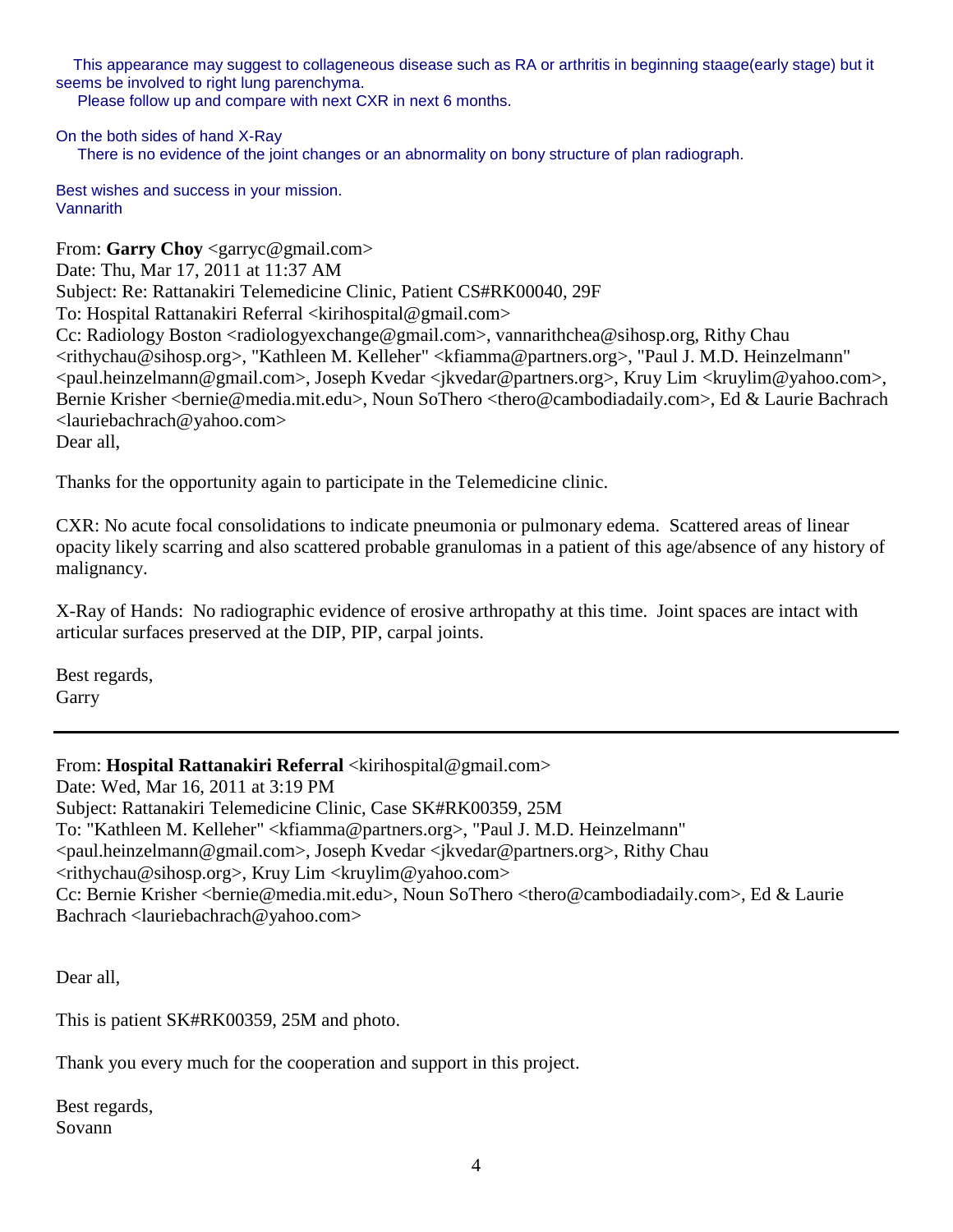# **Rattanakiri Provincial Hospital Telemedicine Clinic with Sihanouk Hospital Center of HOPE and Partners in Telemedicine**



#### **Patient: SK#RK00359, 25M (Village III)**

**Chief Complaint:** Epigastric pain x 1 month

**HPI:** 25M, cloth seller in local market, with history of PTB and got TB med 3t qd for 3 months then AFB smear neg. In 5months after TB med, AFB smear rechecked with positive result then he was diagnosed with TB med resistance patient and treated with streptomycin injection for two months. The ABF smear was still positive so he was retreated with 13t of TB medicine per day. He was detained in the prison due to his personal problem and didn't take regular meal. One day he drank alcohol, about 6h later, he developed with symptoms of fever, abdominal pain, watery diarrhea then became unconsciousness, and seizure. He was brought to provincial hospital on

February 20, 2011 and treated with IV fluid, Amoxicillin, Metronidazole and Cimetidine, Paracetamol. He still presented with diarrhea with black stool, about 10times per day, foul smelling and fever. Because of persistent bloody diarrhea, he was treated with Ceftriaxone 1g bid, Metronidazole and Cimetidine. Now he still presented with mild fever, diarrhea several times per day. Patient have done HIV test for few times with negative result.

**PMH/SH:** Surgery to remove the blood clot extradural due to Motor accident in 2008

**Family Hx:** Parents with PTB and father died in 1993 due to TB

**Social Hx:** Heavy alcohol drinking, no cig smoking, married with one child

#### **Medication:**

- 1. Cetriaxon 2g IV
- 2. Metronidazole 250mg tid
- 3. Cimetidine 400mg IV

#### **Allergies:** NKDA

**ROS:** (+) fever, no HA, no edema, no oliguria, no dysuria, no hematuria

#### **PE:**

**Vital Signs: BP: 118/71 P: 88 R: 20 T: 37.5OC Wt: 50kg**

**General:** Look stable

**HEENT:** No oropharyngeal lesion, pink conjunctiva, no icterus, no thyroid enlargement, no lymph node palpable, no JVD

**Chest:** CTA bilaterally, no rales, no rhonchi; H RRR, no murmur

**Abdomen:** Moderate tender and tympany on Epigastric and RUQ, no distension, no HSM, no scar, no rashes, no abd bruit, neg rebound tenderness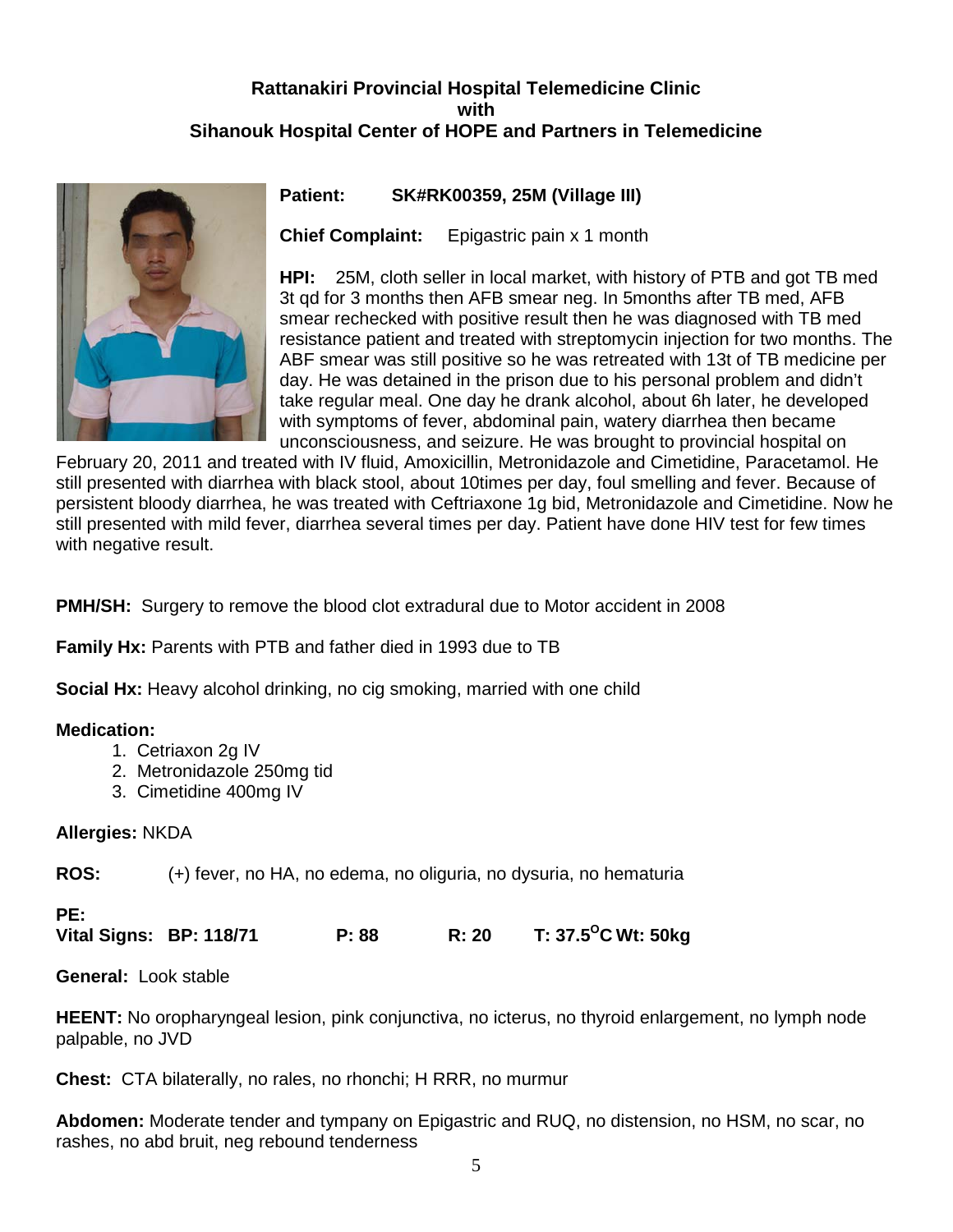**Extremities/Skin:** No leg edema, no lesion, palpable dorsalis pedis and posterior tibial pulse

**MS/Neuro:** MS +5/5, motor and sensory intact, DTRs +2/4, normal gait

**Rectal exam:** Good sphincter tone, no mass palpable, (+) colocheck

#### **Lab/Study:**

Abd Ultrasound: normal conclusion

Malaria smear negative result

 $WBC : 24000/mm<sup>3</sup>$ RBC : 4070000/mm<sup>3</sup> Hb : 14 Htc : 38 MCV : 94.4 Plt : 263000 Eosinophil : 0.4% Neut : 71% Lymph: 20% Monocyte: 0.5%

| Creat | :1.4            | $[0.5 - 0.9]$ |
|-------|-----------------|---------------|
| Gluc  | : 61.9          | $[75 - 115]$  |
| K.    | :3.5            | $[3.5 - 5.5]$ |
| Urea  | : 19            | $[10 - 50]$   |
|       | Uric acid: 12.5 | $[3.4 - 7.0]$ |

## **Assessment:**

- 1. PUD
- 2. PTB

#### **Plan:**

- 1. Clarithromycin 500mg 1t po bid for 2w
- 2. Amoxicillin 500mg 2t po bid for 2w
- 3. Omeprazole 20mg 1t po bid for 2w then 1t po qhs for other one month
- 4. Metroclopramide 10mg 1t po qhs for 2w
- 5. Drink water 3-4L per day
- 6. TB Treatment in local hospital

#### **Comments/Notes: Do you agree with my assessment and plan?**

#### **Examined by: Nurse Sovann Peng Date: March 16, 2011**

Please send all replies to [kirihospital@gmail.com](mailto:kirihospital@gmail.com) and cc: to [rithychau@sihosp.org](mailto:rithychau@sihosp.org)

*The information transmitted in this e-mail is intended only for the person or entity to which it is addressed and may contain confidential and/or privileged material. Any review, retransmission, dissemination or other use of or taking of any action in reliance upon, this information by persons or entities other than the intended recipient is prohibited. If you received this e-mail in error, please contact the sender and delete material from any computer.*

No answer replied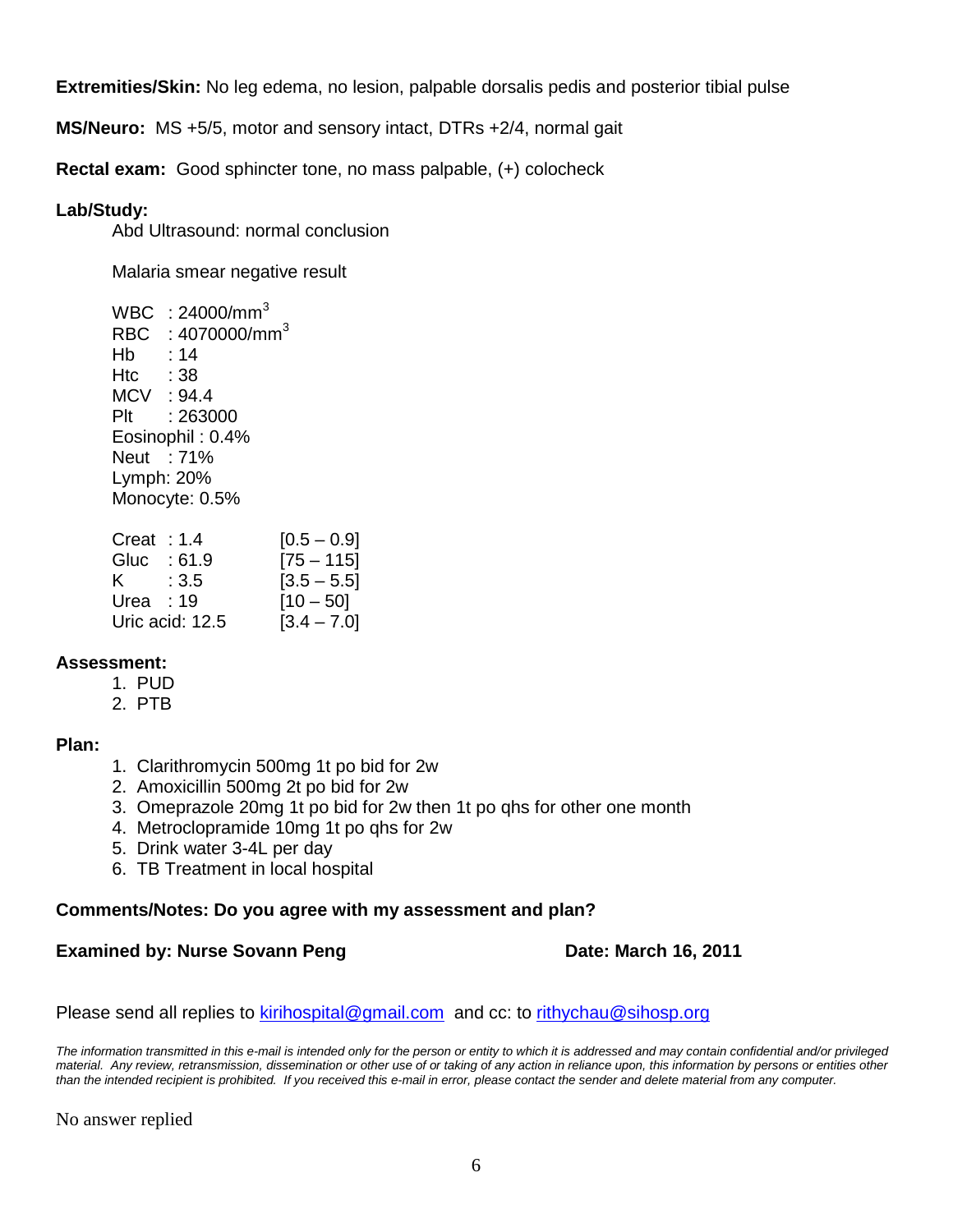# **Thursday, March 17, 2011**

# **Follow-up Report for Rattanakiri TM Clinic**

There were 1 new patient and 1 follow up patient seen during this month TM clinic at Rattanakiri Referral Hospital (RRH). The data of 2 cases was transmitted and received replies from both Phnom Penh and Boston, and other 14 patients came for follow up and refill medication only. Per advice sent by Partners in Boston and Phnom Penh Sihanouk Hospital Center of HOPE as well as advices from PA Rithy on site, the following patients were managed and treated per local staff:

[Please note that in general the practice of dispensing medications at RRH for all patients is usually limited to a maximum of 7 days treatment with expectation of patients to return for another week of supplies if needed be. This practice allows clinicians to monitor patient compliance to taking medications and to follow up on drug side effects, changing of medications, new arising symptoms especially in patients who live away from the town of Banlung and/or illiterate. Nearly all medications and some lab tests not available/done at RRH are provided by SHCH to TM patients at no cost]

# **Treatment Plan for Rattanakiri TM Clinic March 2011**

#### **1. CS#RK00040, 29F (Village I)**

#### **Diagnosis:**

#### 1. RA?

#### **Treatment:**

- 1. Ibuprofen 200mg 3t po bid prn pain (#50)
- 2. Draw blood for CBC, Lyte, BUN, Creat, Gluc, ESR, LFT, RF at SHCH

#### **Lab result on March 17, 2011**

| <b>WBC</b>  | $= 9.5$  | $[4 - 11x10^9/L]$                  | Na          | $=138$            | $[135 - 145]$ |
|-------------|----------|------------------------------------|-------------|-------------------|---------------|
|             |          |                                    |             |                   |               |
| <b>RBC</b>  | $=4.5$   | $[3.9 - 5.5x10^{12}/L]$            | K.          | $=3.7$            | $[3.5 - 5.0]$ |
| Hb          | $=12.7$  | $[12.0 - 15.0g/dL]$                | CI.         | $=105$            | $[95 - 110]$  |
| Ht          | $=40$    | $[35 - 47\%]$                      | <b>BUN</b>  | $=1.7$            | $[0.8 - 3.9]$ |
| <b>MCV</b>  | $= 90$   | $[80 - 100f]$                      | Creat       | $= 58$            | [44 - 80]     |
| MCH         | $= 28$   | $[25 - 35pq]$                      | Gluc        | $= 9.6$           | $[4.2 - 6.4]$ |
| $MHCH = 31$ |          | $[30 - 37\%]$                      | $SGOT = 32$ |                   | [<31]         |
| Plt         | $=297$   | $[150 - 450 \times 10^9/\text{L}]$ | SGPT        | $=20$             | $[<32]$       |
| Lym         | $= 3.0$  | $[1.0 - 4.0x10^9/L]$               | RF -        | $=$ Positive 1/32 |               |
| Mxd         | $=0.8$   | $[0.1 - 1.0x10^9/L]$               |             |                   |               |
| Neut        | $= 5.7$  | $[1.8 - 7.5x10^9/L]$               |             |                   |               |
| ESR         | $=$ $40$ | $[0 - 25]$                         |             |                   |               |

#### **2. SK#RK00359, 25M (Village III)**

#### **Diagnosis:**

- 1. PUD
- 2. PTB

#### **Treatment:**

- 1. Clarithromycin 500mg 1t po bid for 2w (#56)
- 2. Amoxicillin 500mg 2t po bid for 2w (#56)
- 3. Omeprazole 20mg 1t po bid for 2w then Famotidine 20mg 2t po qhs for other one month (#60)
- 4. Drink water 3-4L per day
- 5. TB Treatment in local hospital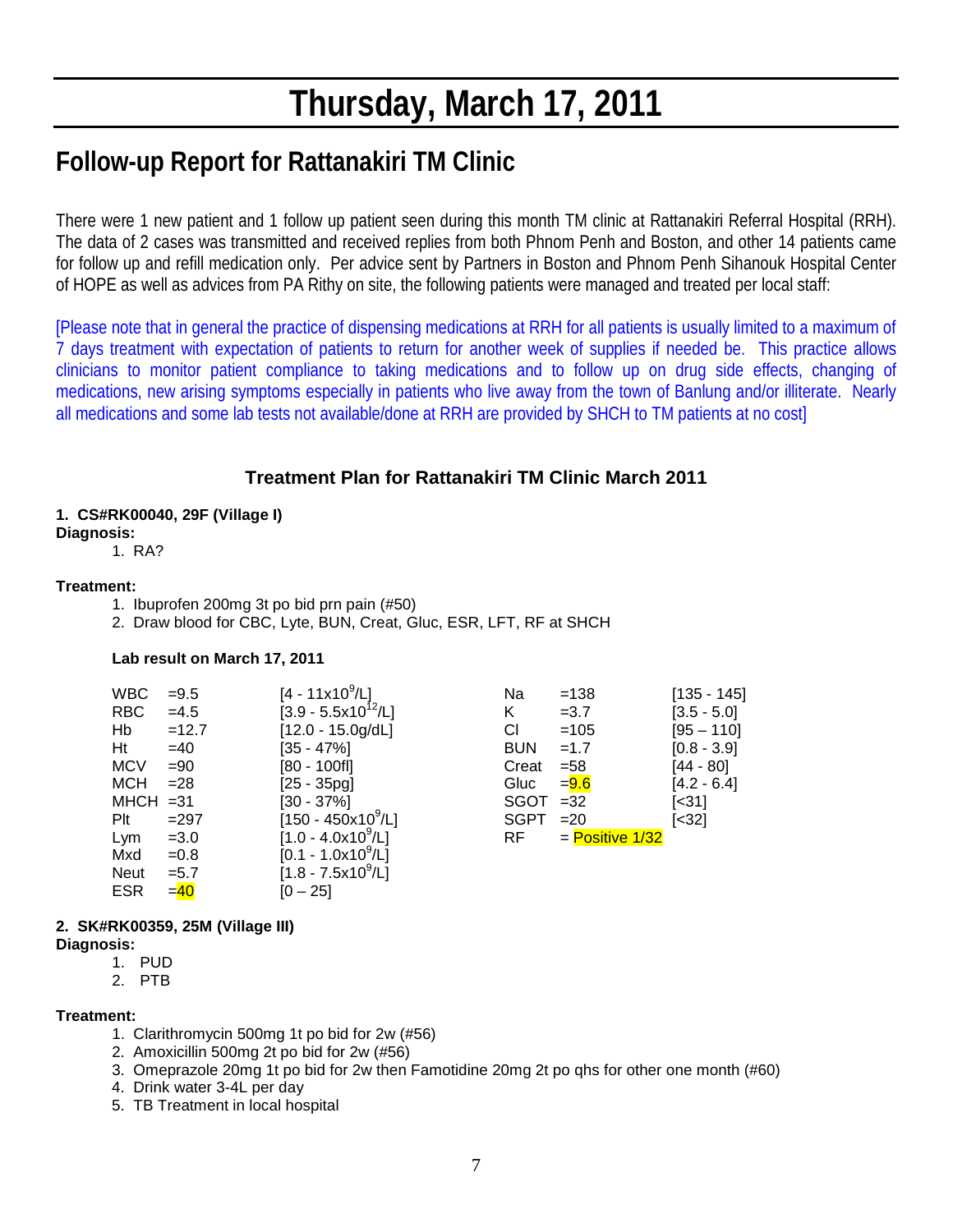#### **Patients who come to follow up and refill medicine**

#### **1. NH#RK00010, 55F (Village III)**

#### **Diagnosis:**

- 1. HTN
- 2. DMII
- 3. VHD (AI/MR)

#### **Treatment:**

- 1. Atenolol 50mg 1t po bid (#200)
- 2. Chlorpropramide 250mg 1t po bid (buy)
- 3. HCTZ 50mg 1t po qd (#100)
- 4. Captopril 25mg 1t po bid (buy)

#### **2. UP#RK00093, 51F (Village I)**

- **Diagnosis:** 
	- 1. Hyperthyroidism

#### **Treatment:**

- 1. Carbimazole 1t po bid
- 2. Propranolol 40mg 1/4t po bid
- 3. Draw blood for TSH and Free T4 at SHCH

#### **Lab result on March 17, 2011**

| <b>TSH</b>       | $= 0.005$ | $[0.27 - 4.20]$ |
|------------------|-----------|-----------------|
| Free T4= $29.46$ |           | $[12.0 - 22.0]$ |

### **3. PS#RK00149, 29F (Village I)**

#### **Diagnosis:**

1. Hyperthyroidism

#### **Treatment:**

1. Draw blood for Free T4 at SHCH

#### **Lab result on March 17, 2011**

Free T4=14.67 [12.0 - 22.00]

#### **4. OT#RK00155, 45F (Bor Keo)**

#### **Diagnosis:**

- 1. HTN
- 2. DMII

#### **Treatment:**

- 1. Metformin 500mg 2t po bid (#400)
- 2. Captopril 25mg 1/2t po bid (#buy)
- 3. Atenolol 50mg 1/2t po bid (buy)
- 4. ASA 300mg ¼t po qd (#25)
- 5. Amitriptylin 25mg 1/2t po qhs (#50)
- 6. Insulin NPH 23UI qAM and 5UI qPM
- 7. Draw blood for Lyte, Creat, Gluc, HbA1C at SHCH

#### **Lab result on March 17, 2011**

| $WBC = 7.6$ |         | [4 - 11x10 <sup>9</sup> /L]     | $= 134$<br>Na | $[135 - 145]$ |
|-------------|---------|---------------------------------|---------------|---------------|
| <b>RBC</b>  | $= 5.2$ | $[3.9 - 5.5 \times 10^{12}$ /L] | $=4.8$        | $[3.5 - 5.0]$ |
| Hb          | $=12.3$ | $[12.0 - 15.0g/dL]$             | СI<br>$= 99$  | $[95 - 110]$  |
| Ht          | $=39$   | $[35 - 47\%]$                   | $Creat = 81$  | [44 - 80]     |
| <b>MCV</b>  | $= 75$  | $[80 - 100f]$                   | Gluc $=14.7$  | $[4.2 - 6.4]$ |
| <b>MCH</b>  | $= 24$  | $[25 - 35pg]$                   | HbA1C $= 8.3$ | $[4 - 6]$     |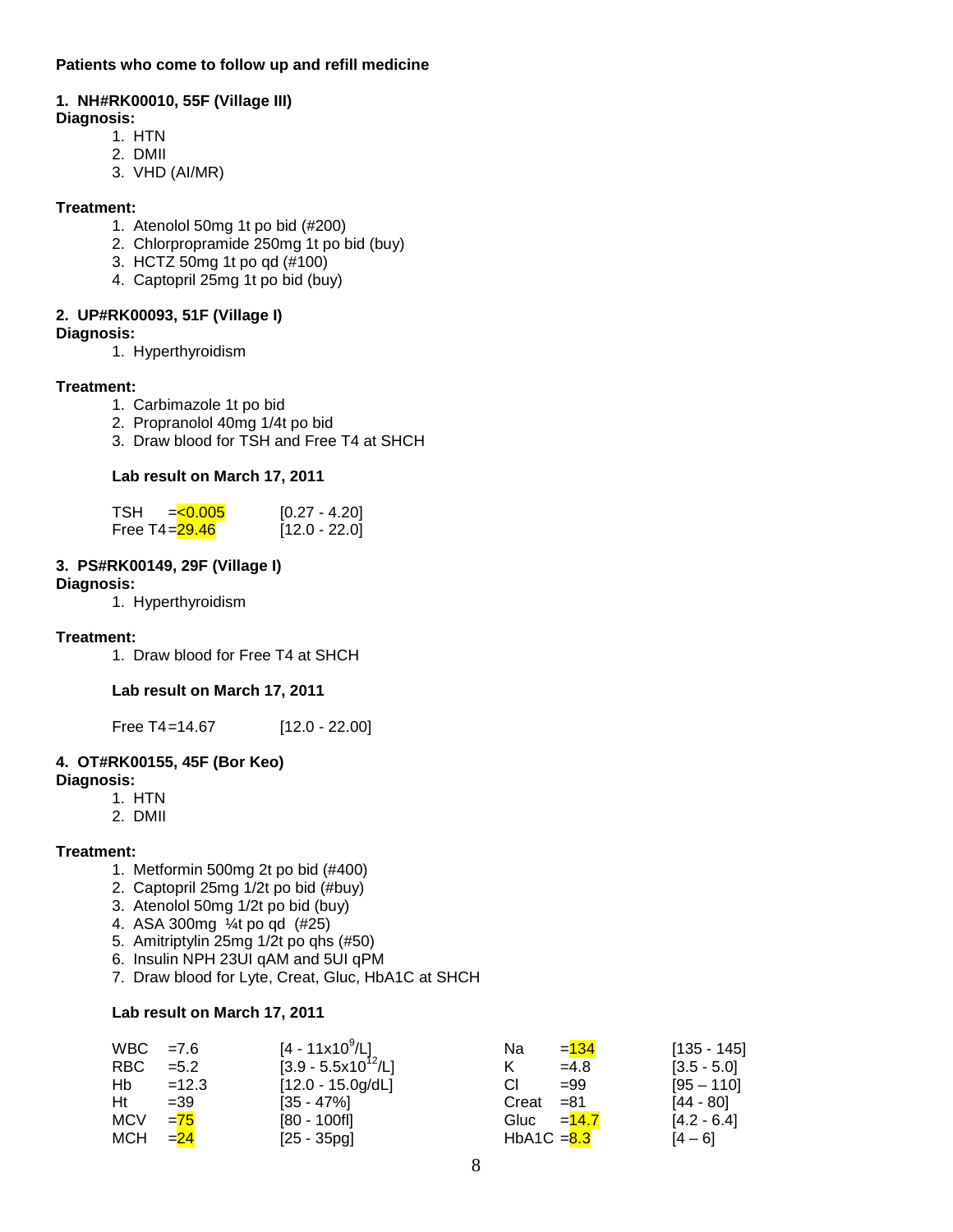| $MHCH = 32$ |        | $[30 - 37\%]$                  |
|-------------|--------|--------------------------------|
| Plt         | $=399$ | $[150 - 450 \times 10^9$ /L]   |
| Lym         | $=3.1$ | [1.0 - 4.0x10 <sup>9</sup> /L] |

#### **5. OH#RK00230, 59F (Village III)**

#### **Diagnosis:**

- 1. Euthyroid
- 2. HTN

#### **Treatment:**

- 1. HCTZ 50mg 1/2t po qd (#50)
- 2. Captopril 25mg 1/2t po bid (buy)

#### **6. KC#RK00260, 44F (Village V)**

#### **Diagnosis:**

1. DMII

#### **Treatment:**

- 1. Metformin 500mg 1t po bid (#200)
- 2. Draw blood for Gluc and HbA1C at SHCH

#### **Lab result on March 17, 2011**

| Gluc          | $= 8.3$ | $[4.2 - 6.4]$ |
|---------------|---------|---------------|
| $HbA1C = 8.6$ |         | $[4 - 6]$     |

#### **7. VC#RK00268, 66M (Bey Srok Village) Diagnosis:**

1. DMII

#### **Treatment:**

- 1. Metformin 500mg 2t po qAM and 3t qPM (buy)
- 2. Glibenclamide 5mg 2t po bid (#400)
- 3. Captopril 25mg 1/4t po qd (buy)
- 4. ASA 300mg 1/4t po qd (#25)
- 5. Draw blood for Gluc and HbA1C at SHCH

#### **Lab result on March 17, 2011**

| Gluc           | $=12.5$ | $[4.2 - 6.4]$ |
|----------------|---------|---------------|
| HbA1C $=$ 10.3 |         | $[4 - 6]$     |

# **8. SS#RK00299, 46F (Thmey Village)**

**Diagnosis:** 

1. DMII

#### **Treatment:**

- 1. Glibenclamide 5mg 2tab bid (#400)
- 2. Captopril 25mg 1/4 tab bid (buy)

#### **9. NV#RK00306, 25M (Thmey Village)**

**Diagnosis:** 

1. DMII

#### **Treatment:**

- 1. Glibenclamide 5mg 2t po bid (#400)
- 2. Captopril 25mg 1/4t po qd (buy)
- 3. ASA 300mg 1/4t po qd (buy)
- 4. Draw blood for Gluc and HbA1C at SHCH

#### **Lab result on March 17, 2011**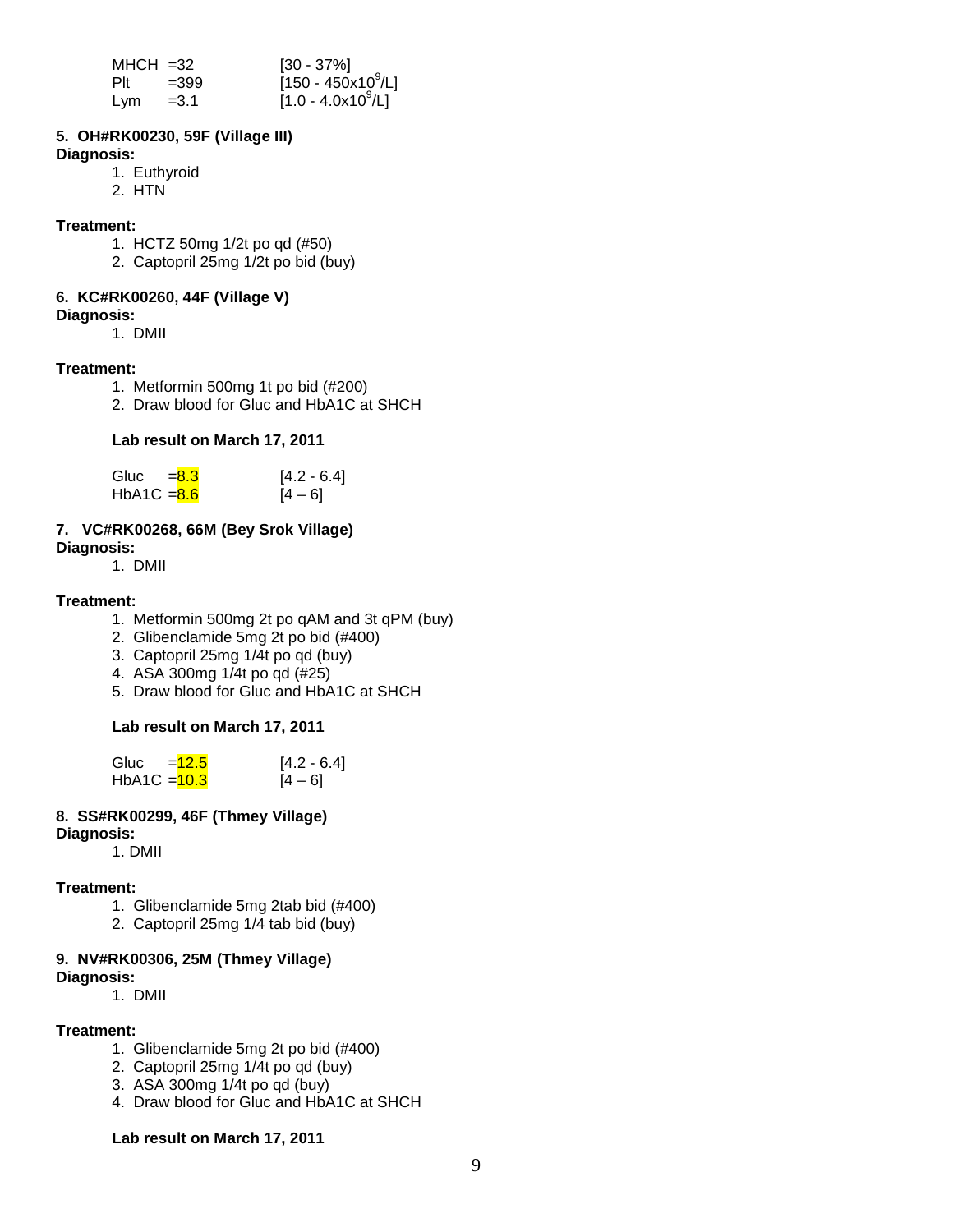| Na             | $= 132$ | [135 - 145]   |
|----------------|---------|---------------|
| K.             | $= 3.6$ | $[3.5 - 5.0]$ |
| СI             | $= 97$  | $[95 - 110]$  |
| <b>BUN</b>     | $=2.8$  | $[0.8 - 3.9]$ |
| Creat          | $= 114$ | $[53 - 97]$   |
| Gluc           | $=17.4$ | $[4.2 - 6.4]$ |
| $HbA1C = 13.7$ |         | [4 – 6]       |

# **10. CT#RK00318, 31F (Village I)**

# **Diagnosis:**

1. DMII

#### **Treatment:**

- 1. Metformin 500mg 2t po bid  $(\#200)$  + buy
- 2. Draw blood for Gluc and HbA1C at SHCH

#### **Lab result on March 17, 2011**

| Gluc          | $= 9.4$ | $[4.2 - 6.4]$ |
|---------------|---------|---------------|
| $HbA1C = 8.6$ |         | $[4 - 6]$     |

#### **11. TS#RK00320, 51M (Village V)**

#### **Diagnosis:**

1. DMII

#### **Treatment:**

- 1. Glibenclamide 5mg 2t po bid (#400)
- 2. Draw blood for Gluc and HbA1C at SHCH

#### **Lab result on March 17, 2011**

| Gluc           | $= 13.0$ | $[4.2 - 6.4]$ |
|----------------|----------|---------------|
| HbA1C $=$ 11.5 |          | $[4 - 6]$     |

#### **12. HY#RK00341, 41M (Village VI, Labansirk commune) Diagnosis:**

- 1. DMII
- 2. HTN

#### **Treatment:**

- 1. Metformine 500mg 1t po bid (#200)
- 2. Glibenclamide 5mg 2t po bid (#400)
- 3. Atenolol 50mg 1/2t po qd (buy)
- 4. Captopril 25mg 1/2t po bid (buy)
- 5. Amitriptylin 25mg 1/4t po qhs (buy)
- 6. Educate on diabetic diet, foot care and do regular exercise
- 7. Draw blood for Lyte, BUN, Creat, Gluc, HbA1C at SHCH

#### **Lab result on March 17, 2011**

| $Creat = 82$  | [53 - 97]     |
|---------------|---------------|
| Gluc $=6.3$   | $[4.2 - 6.4]$ |
| $HbA1C = 6.3$ | $[4 - 6]$     |

#### **13. CD#RK00348, 50F (Bake Village, Veun Sai) Diagnosis:**

1. Euthyroid goiter

#### **Treatment:**